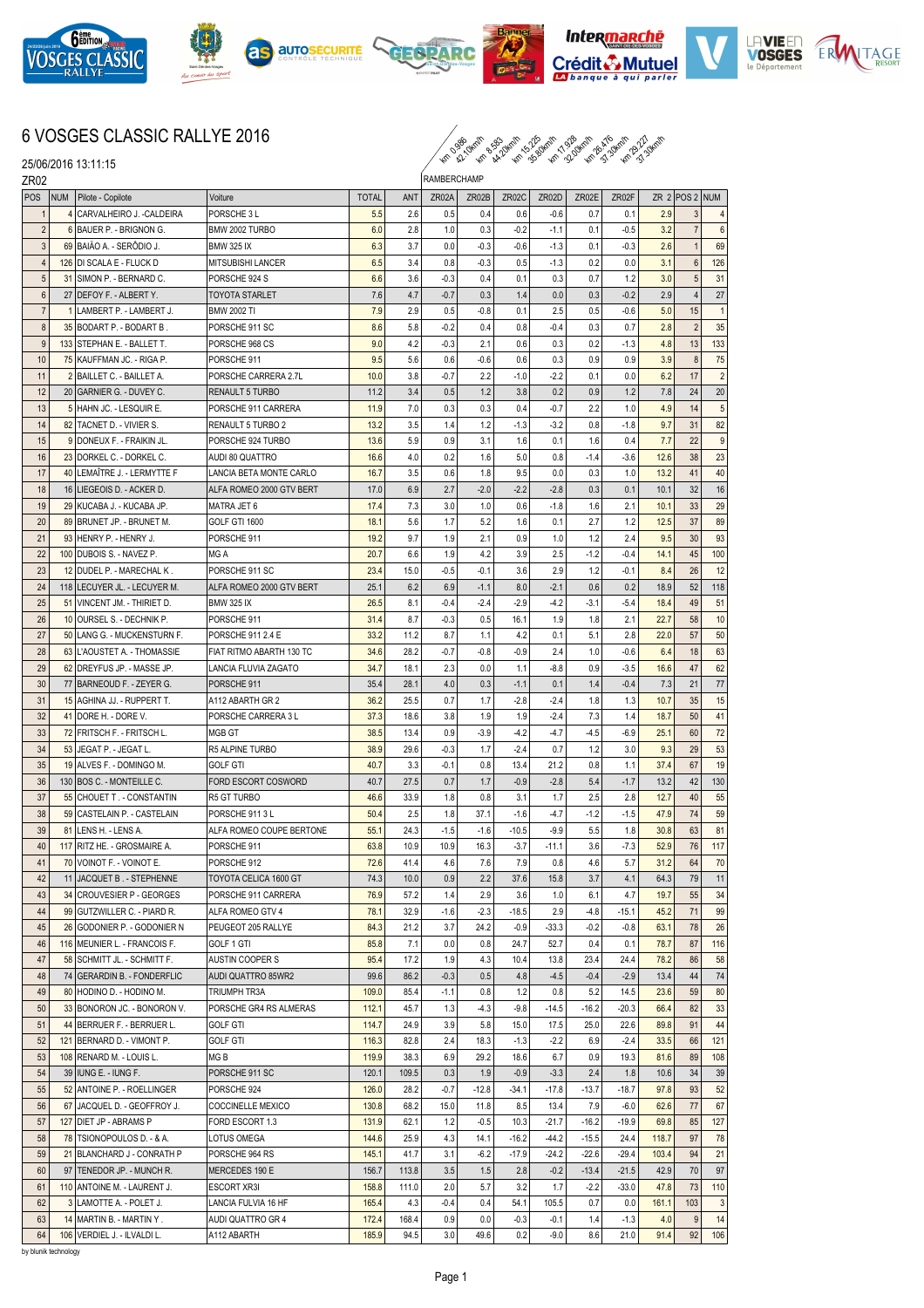











## 6 VOSGES CLASSIC RALLYE 2016

 $\sim$  38 34.30 km 30 4.30 km 31.34 km 31.34 km 31.34 km 31.34 km 31.34 km 31.34 km 31.34 km 31.34 km 31.34 km 31.34 km 31.34 km 31.34 km 31.34 km 31.34 km 31.34 km 31.34 km 31.34 km 31.34 km 31.34 km 31.34 km 31.34 km 31.3

25/06/2016 13:11:15

| ZR02       |            |                                                      |                                          | RAMBERCHAMP      |                  |                |                |                |                |                |                |                  |                |          |
|------------|------------|------------------------------------------------------|------------------------------------------|------------------|------------------|----------------|----------------|----------------|----------------|----------------|----------------|------------------|----------------|----------|
| POS        | <b>NUM</b> | Pilote - Copilote                                    | Voiture                                  | <b>TOTAL</b>     | ANT              | ZR02A          | ZR02B          | ZR02C          | ZR02D          | ZR02E          | ZR02F          |                  | ZR 2 POS 2 NUM |          |
| 65         |            | 38 MOUGEL R. - DEVILLE C.                            | BMW M3                                   | 187.3            | 178.9            | 1.5            | $-1.2$         | 0.0            | $-3.2$         | 0.3            | $-2.2$         | 8.4              | 27             | 38       |
| 66         |            | 95 CAZES N. - VINCENT CE.                            | PORSCHE 964                              | 188.3            | 54.6             | 5.7            | 27.8           | $-8.2$         | $-23.4$        | $-13.3$        | $-55.3$        | 133.7            | 100            | 95       |
| 67         |            | 7 PETIT P. - BOINE C.                                | FORD ESCORT RS 2000 MK2                  | 209.0            | 204.2            | 0.8            | 1.5            | $-1.1$         | $-0.5$         | 0.7            | $-0.2$         | 4.8              | 12             | 7        |
| 68         |            | 65 LAMAZE JP. - BROCARD M.                           | FORD SIERRA RS                           | 235.9            | 13.3             | 0.4            | $-54.4$        | $-45.7$        | -56.8          | $-45.2$        | $-20.1$        | 222.6            | 108            | 65       |
| 69         |            | 13 MICHEL JP. - BARTHELEMY                           | HONDA PRELUDE                            | 272.0            | 251.1            | 0.1            | 14.4           | $-1.9$         | $-3.1$         | 0.9            | 0.5            | 20.9             | 56             | 13       |
| 70         |            | 91 GUTZWILLER C. - GUTWILLE                          | ALFA ROMEO GTV 4                         | 276.3            | 207.1            | $-12.0$        | $-8.7$         | $-6.9$         | $-13.3$        | $-25.7$        | 2.6            | 69.2             | 84             | 91       |
| 71         |            | 79 GRULIER C. - CARNET V.                            | FORD MK1 RS2000                          | 281.3            | 240.3            | 2.7            | 28.6           | $-1.8$         | $-1.9$         | 4.5            | 1.5            | 41.0             | 69             | 79       |
| 72         |            | 73 LAPORTE A. - LAPORTE M.                           | LANCIA FULVIA 1300 S                     | 306.9            | 238.4            | 2.8            | 22.1           | 10.3           | 8.9            | $-7.5$         | $-16.9$        | 68.5             | 83             | 73       |
| 73         |            | 24 CONSTANTIN D - MARINI P                           | PORSCHE CARRERA 3L                       | 316.0            | 275.3            | 0.4            | $-4.7$         | $-7.6$         | $-11.3$        | $-8.4$         | $-8.3$         | 40.7             | 68             | 24       |
| 74         |            | 120 MILARD JL. - BODSON JJ.                          | NISSAN BLUERBIRD SSS                     | 331.3            | 299.8            | $-3.7$         | 8.1            | $-4.4$         | $-4.5$         | 7.9            | 2.9            | 31.5             | 65             | 120      |
| 75         |            | 107 GASPAR R. - ADAM D.                              | <b>FORD ESCORT</b>                       | 361.6            | 229.7            | 8.7            | 21.8           | 15.6           | 11.4           | 40.5           | 33.9           | 131.9            | 99             | 107      |
| 76         |            | 88 SAINT DIZIER M. - BRISON                          | VOLVO AMAZONE 121                        | 438.9            | 426.3            | 2.0            | 1.5            | 2.2            | 0.1            | 3.0            | 3.8            | 12.6             | 39             | 88       |
| 77         |            | 71 CORLET G. - NEGRE D.                              | <b>SIMCA 1000 R2</b>                     | 471.8            | 467.5            | 0.3            | 0.3            | 1.6            | $-1.1$         | 0.8            | $-0.2$         | 4.3              | 10             | 71       |
| 78         |            | 64 HERMENT JL. - HERMENT C.                          | PORSCHE 356 AT 2.4E                      | 474.7            | 192.6            | $-16.4$        | $-57.8$        | $-57.1$        | -39.9          | $-54.0$        | $-56.9$        | 282.1            | 111            | 64       |
| 79         |            | 111 KUNEGEL JM. - SIMON JC                           | <b>LANCIA DELTA</b>                      | 477.3            | 159.4            | $-9.1$         | 4.8            | 151.2          | 91.0           | $-32.6$        | $-29.2$        | 317.9            | 113            | 111      |
| 80         |            | 54 FERRY M. - FERRY D.                               | AUDI QUATTRO A2                          | 481.1            | 238.8            | $-1.6$         | 55.6           | 57.4           | 55.5           | 41.3           | 30.9           | 242.3            | 109            | 54       |
| 81         |            | 30 VEROT C. - VEROT M.                               | ALPHA ROMEO 2000 GT                      | 507.2            | 493.9            | 1.0            | $-3.1$         | $-4.9$         | $-0.7$         | 1.6            | 2.0            | 13.3             | 43             | 30       |
| 82         |            | 87 BRUNO N. - VIRY F.                                | PORSCHE 964                              | 530.9            | 360.1            | 10.6           | 9.8            | $-42.8$        | $-39.2$        | $-31.7$        | $-36.7$        | 170.8            | 104            | 87       |
| 83         |            | 105 PATRICINIO A. - DRESCH Y                         | RENAULT 5 ALPINE TURBO                   | 544.3            | 325.8            | 2.0            | 15.6           | 34.0           | 37.7           | 52.7           | 76.5           | 218.5            | 107            | 105      |
| 84         |            | 61 L'AOUSTET G. - L'AOUSTET                          | ALFA ROMEO GTV6                          | 551.8            | 533.0            | 1.8            | 0.0            | $-3.4$         | $-5.2$         | $-4.5$         | $-3.9$         | 18.8             | 51             | 61       |
| 85         |            | 102 KAUTEN B. - RION S.                              | ALPINE A 310 V6                          | 655.2            | 551.0            | 2.9            | 7.9            | 18.2           | 19.9           | 27.9           | 27.4           | 104.2            | 95             | 102      |
| 86         |            | 134 JEUNIER X. - BOBAUT P.                           | PORSCHE 996                              | 674.4            | 286.4            | 5.0            | $-2.0$         | $-3.3$         | 1.0            | 231.7          | 145.0          | 388.0            | 116            | 134      |
| 87         | 90         | THIEBAUT M. - VERPOORTEN                             | MAZDA 323 GTX TURBO                      | 675.9            | 388.3            | 0.7            | 18.7           | 30.4           | 189.8          | 47.8           | 0.2            | 287.6            | 112            | 90       |
| 88         |            | 66 HAAS J. - MULLER J.                               | <b>OPEL MANTA1</b>                       | 677.3            | 612.9            | 12.5           | $-4.4$         | 11.5           | 8.4            | 15.3           | 12.3           | 64.4             | 80             | 66       |
| 89         |            | 42 SENIURA M. - SENIURA E.                           | <b>FACEL VEGA</b>                        | 695.5            | 679.4            | 2.8            | $-1.1$         | 5.3            | 0.3            | 5.1            | 1.5            | 16.1             | 46             | 42       |
| 90         |            | 37 FATH J. - FALCONE A.                              | JAGUAR TYPE E                            | 707.9            | 40.6             | 0.9            | 18.7           | $-3.7$         | 300.0          | 199.0          | 145.0          | 667.3            | 121            | 37       |
| 91         |            | 86 REMY JP. - SISTEL JP.                             | MORGAN 4X4                               | 734.7            | 402.8            | 18.8           | 67.1           | 61.7           | 60.1           | 62.7           | 61.5           | 331.9            | 114            | 86       |
| 92         |            | 131 CULLIER T. - BERTHELOT I                         | PORSCHE 996                              | 740.9            | 199.7            | $-14.5$        | $-4.3$         | $-25.4$        | $-14.2$        | 281.7          | 201.1          | 541.2            | 118            | 131      |
| 93         |            | 114 EBERLIN N. - EBERLIN B.                          | <b>BMW 2002 TI</b>                       | 763.9            | 711.6            | 3.3            | 6.1            | 15.9           | 24.0           | $-0.5$         | $-2.5$         | 52.3             | 75             | 114      |
| 94         |            | 96   ZAGULA R. - ZAGULA MA.                          | RENAULT 5 TURBO 2                        | 770.3            | 570.0            | $-8.6$         | 2.9            | 24.7           | 53.7           | 66.6           | 43.8           | 200.3            | 106            | 96       |
| 95         |            | 115 LUX P. - PIRET JM.                               | PORSCHE 914/4                            | 787.2            | 531.2            | $-0.8$         | 225.5          | 14.2           | 9.7            | $-1.9$         | $-3.9$         | 256.0            | 110            | 115      |
| 96         |            | 76 JULIEN M. - ZANDOMENNEGH                          | DAUPHINE PROTO                           | 819.3            | 810.8            | 0.2            | 3.4            | $-1.2$         | $-2.9$         | 0.3            | $-0.5$         | 8.5              | 28             | 76       |
| 97         |            | 98 WEIDIG R. - GRASGES M.                            | <b>CHEVROLET CORVETTE</b>                | 898.4            | 879.1            | $-0.1$         | 2.8            | 2.9            | 2.0            | 5.3            | 6.2            | 19.3             | 54             | 98       |
| 98         |            | 124 BRIET C. - BOUHOT G.                             | PORSCHE 964 C2                           | 911.6            | 790.7            | $-5.2$         | 16.4           | $-24.4$        | $-14.3$        | -44.7          | 15.9           | 120.9            | 98             | 124      |
| 99         |            | 109 LAMARTHEE N. - BAUDOIN G                         | PORSCHE 944                              | 913.7            | 883.5            | 0.8            | 10.2           | 4.1            | 1.8            | 7.7            | 5.6            | 30.2             | 62             | 109      |
| 100        |            | 32   ROMANO G. - LOCHE P.                            | ALFA ROMEO ALFETTA GT                    | 938.2            | 6.5              | 0.6            | 1.1            | 30.0           | 300.0          | 300.0          | 300.0          | 931.7            | 122            | 32       |
| 101        |            | 128 GUGLIELMINI G-WARENNE R                          | PEUGEOT 205 GTI 1900                     | 950.3            | 573.4            | 8.5            | 15.6           | 51.0           | 89.9           | 98.0           | 113.9          | 376.9            | 115            | 128      |
| 102        |            | 47 GEORGES D. - GEORGES M.                           | PORSCHE 928 S                            | 955.2            | 947.5            | 1.4            | $-0.9$         | 0.3            | 1.0            | 2.7            | $-1.4$         | 7.7              | 23             | 47       |
| 103        |            | 60 ILE CAM C. - LE CAM G.                            | SIMCA 1000 R2 GR 2                       | 1035.5           | 1028.5           | 1.3            | 0.8            | 0.3            | $-0.9$         | 2.2            | 1.5            | 7.0              | 19             | 60       |
| 104        |            | 43 NICAISE E. - BEAUME R.                            | OPEL KADETT GTE                          | 1036.7           | 417.6            | 1.2            | 1.6            | 30.0           | 296.2          | 170.0          | 120.1          | 619.1            | 120            | 43       |
| 105        |            | 85 GOUBER M. - GOUBER R.                             | AUDI 80 GTE                              | 1043.6           | 573.6            | 3.7            | 64.0           | 117.3          | 118.0          | 99.2           | 67.8           | 470.0            | 117            | 85       |
| 106        |            | 122 GUENET M. - GAUDET C.                            | AUTOBIANCHI A 112 ABAR                   | 1053.0           | 987.8            | 11.5           | 8.4            | 5.5            | 4.3            | 20.8           | 14.7           | 65.2             | 81             | 122      |
| 107        |            | 94 CAZES O. - RIDEAU D.                              | PORSCHE 964                              | 1057.7           | 1038.4           | 8.8            | 0.0            | $-3.3$         | $-0.8$         | 4.3            | 2.1            | 19.3             | 53             | 94       |
| 108        |            | 101   MARCHAL JM. - BERNARD D.                       | CHEVROLET CORVETTE                       | 1063.5           | 1016.6           | 5.5            | 6.1            | 3.8            | 5.9            | 12.3           | 13.3           | 46.9             | 72             | 101      |
| 109        |            | 56 SANSEIGNE J. - SANSEIGNE                          | <b>FIAT RITMO</b>                        | 1066.2           | 1061.7           | 0.2            | $-0.6$         | 1.6            | 0.9            | 0.6            | 0.6            | 4.5              | 11             | 56       |
| 110        |            | 83 BARADEL P. - BARADEL S.                           | TOYOTA COROLLA                           | 1071.7           | 1065.9           | 1.0            | 1.1            | 0.4            | 1.7            | 0.3            | 1.3            | 5.8              | 16             | 83       |
| 111        |            | 22 BAUER J. - BRIGNON N.                             | PORSCHE 964 TURBO                        | 1072.3           | 1065.1           | $-0.2$         | 3.5            | 0.3            | 0.9            | 1.6            | 0.7            | 7.2              | 20             | 22       |
| 112        |            | 123   MARTIN L. - ROZLAZLY B.                        | PEUGEOT 205 GTI                          | 1104.1           | 1087.4           | 0.0            | $-1.5$         | $-2.7$         | $-5.9$         | 1.1            | $-5.5$         | 16.7             | 48             | 123      |
| 113        |            | 113 GRESSER S. - PAULUS S.                           | MERCEDES 190 EVO                         | 1120.2           | 1032.1           | $-4.0$         | 8.8            | 19.9           | 27.4           | 11.7           | 16.3           | 88.1             | 90             | 113      |
| 114        |            | 25 BONNEFOIS D. - BONNEFOIS                          | FIAT 131 RACING                          | 1144.9           | 1063.3           | 2.3            | 39.3           | 13.6           | 3.7            | 11.5           | 11.2           | 81.6             | 88             | 25       |
| 115        |            | 119 PETITGENAY C. - GUHRING                          | ALFA ROMEO GTV 6                         | 1190.1           | 1047.7           | 4.3            | 113.6          | $-10.5$        | $-9.6$         | 1.8            | $-2.6$         | 142.4            | 102            | 119      |
| 116        |            | 28 RIVA M. - RIVA H.                                 | BMW 320/6                                | 1194.2           | 1088.8           | $-5.0$         | $-14.7$        | $-10.9$        | $-35.7$        | $-19.5$        | $-19.6$        | 105.4            | 96             | 28       |
| 117        |            | 112 TENEDOR L. - MARTIN A.                           | MERCEDES 190 E                           | 1199.2           | 1063.4           | 1.3            | 22.1           | 34.5           | 30.7           | $-16.7$        | $-30.5$        | 135.8            | 101            | 112      |
| 118        |            | 46 CUIF G. - WEHRUNG F.                              | PORSCHE 914-4                            | 1207.7           | 1199.9           | 0.9            | 1.4            | $-0.3$         | 0.0            | 2.4            | 2.8            | 7.8              | 25             | 46       |
| 119        |            | 18 GUILLEMIN P. - SUDRE D.                           | ALPINE A 110                             | 1211.5           | 1200.3           | 3.7            | 0.9            | 1.1            | $-3.1$         | 2.2            | 0.2            | $11.2$           | 36             | 18       |
| 120        |            | 17 LEMOINE C. - MORETTI V.                           | PORSCHE CARRERA 4                        | 1225.4           | 1200.1           | 2.3            | 1.6            | 3.8            | 4.0            | 7.6            | 6.0            | 25.3             | 61             | 17       |
| 121        |            | 36 CROUVEZIER R. - CROUVEZI                          | PORSCHE 911 SC                           | 1271.7           | 1085.0           | $-2.7$         | $-14.7$        | $-27.1$        | $-43.9$        | $-48.1$        | $-50.2$        | 186.7            | 105            | 36       |
| 122        |            | 57 BLANCHARD T. - BIDAULT                            | GOLF GTI 1800                            | 1612.2           | 1018.9           | 3.7            | 250.0          | 174.9          | 120.4          | $-15.2$        | $-29.1$        | 593.3            | 119            | 57       |
| 123        |            | 68 FOURNIER A. - PERRIN JF.                          | AUDI QUATTRO UR                          | 2037.1           | 1016.0           | $-16.8$        | $-160.3$       | $-279.0$       | $-296.7$       | $-116.4$       | $-151.9$       | 1021.1           | 123            | 68       |
| 124        |            | 132 ZANCHI JC. - ZANCHI D.                           | LOTUS ELISE                              | 2219.2           | 1029.8           | $-4.0$         | 103.4          | 300.0          | 300.0          | 282.4          | 199.6          | 1189.4           | 124            | 132      |
| 125        |            | 135 ROYER P. - FRISEE M.                             | PORSCHE 911 4S                           | 4642.7           | 1042.7           | 600.0          | 600.0          | 600.0          | 600.0          | 600.0<br>600.0 | 600.0          | 3600.0           | 134            | 135      |
| 126<br>127 |            | 103 ZAGULA F. - UFLAND C.<br>8 PIRAUX E. - MONARD C. | RENAULT 5 ALPINE GR 2                    | 5615.7<br>6600.0 | 2015.7<br>3000.0 | 600.0<br>600.0 | 600.0<br>600.0 | 600.0<br>600.0 | 600.0<br>600.0 | 600.0          | 600.0<br>600.0 | 3600.0<br>3600.0 | 131<br>125     | 103<br>8 |
| 128        |            | 45 SAURA JG. - CHEVALIER V.                          | RENAULT 5 ALPINE GR 2<br>PEUGEOT 205 GTI | 6600.0           | 3000.0           | 600.0          | 600.0          | 600.0          | 600.0          | 600.0          | 600.0          | 3600.0           | 126            | 45       |
|            |            |                                                      |                                          |                  |                  |                |                |                |                |                |                |                  |                |          |

by blunik technology